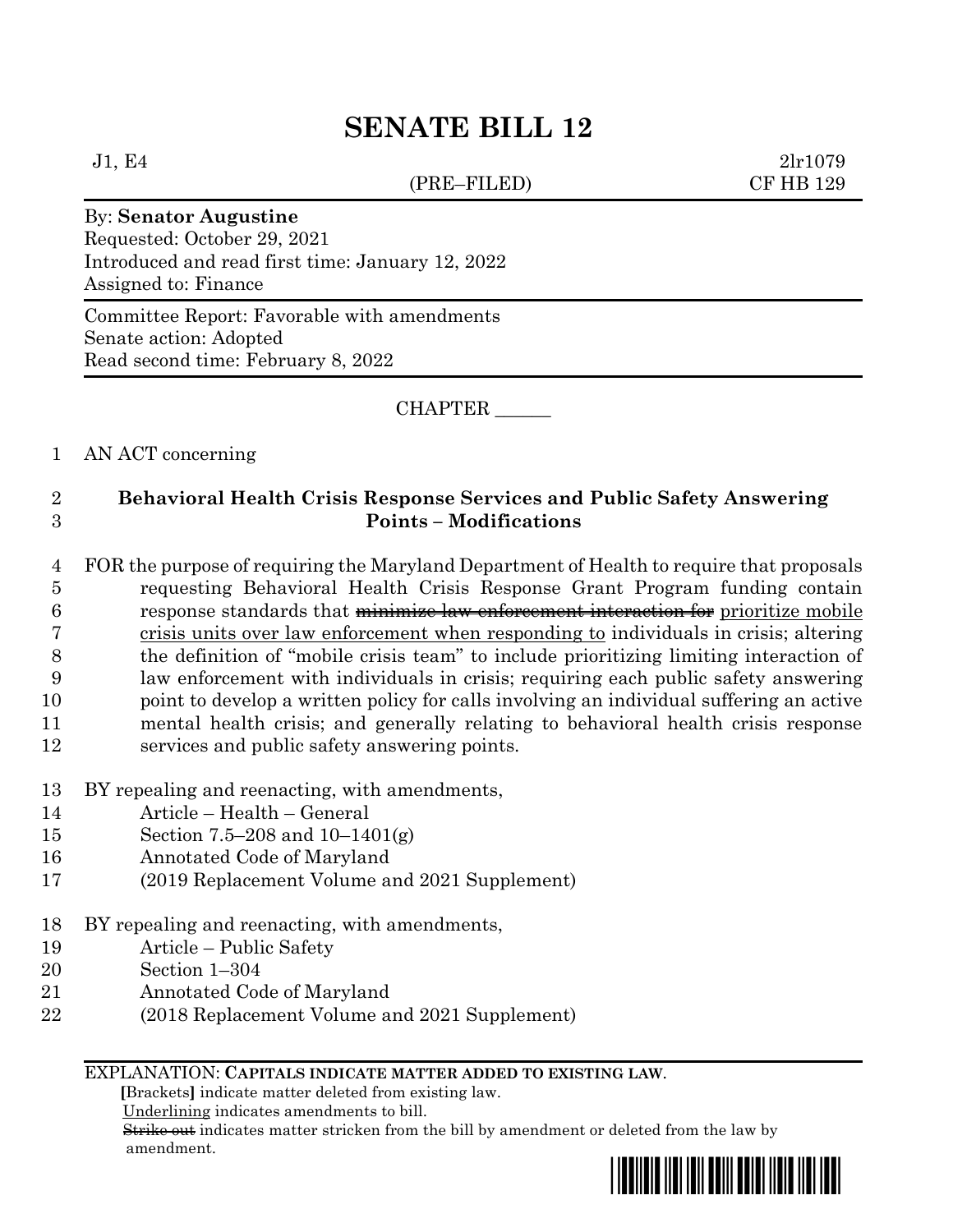| 1<br>$\overline{2}$ | SECTION 1. BE IT ENACTED BY THE GENERAL ASSEMBLY OF MARYLAND,<br>That the Laws of Maryland read as follows: |                                                                                                                                                             |  |  |  |
|---------------------|-------------------------------------------------------------------------------------------------------------|-------------------------------------------------------------------------------------------------------------------------------------------------------------|--|--|--|
| $\boldsymbol{3}$    | Article - Health - General                                                                                  |                                                                                                                                                             |  |  |  |
| 4                   | $7.5 - 208.$                                                                                                |                                                                                                                                                             |  |  |  |
| $\overline{5}$      | (a)<br>(1)                                                                                                  | In this section the following words have the meanings indicated.                                                                                            |  |  |  |
| 6                   | (2)                                                                                                         | "Mobile crisis team" has the meaning stated in $\S 10-1401$ of this article.                                                                                |  |  |  |
| 7<br>$8\,$          | (3)<br>Program.                                                                                             | "Program" means the Behavioral Health Crisis Response Grant                                                                                                 |  |  |  |
| 9<br>10             | (b)<br>(1)<br>Department.                                                                                   | There is a Behavioral Health Crisis Response Grant Program in the                                                                                           |  |  |  |
| 11<br>12            | (2)                                                                                                         | The purpose of the Program is to provide funds to local jurisdictions to<br>establish and expand community behavioral health crisis response systems.       |  |  |  |
| 13                  | $\left( \mathrm{c}\right)$                                                                                  | The Department shall administer the Program.                                                                                                                |  |  |  |
| 14<br>15<br>16      | (d)<br>(1)<br>services that:                                                                                | The Program shall award competitive grants to local behavioral health<br>authorities to establish and expand behavioral health crisis response programs and |  |  |  |
| 17<br>18            | older adults;                                                                                               | Serve local behavioral health needs for children, adults, and<br>(i)                                                                                        |  |  |  |
| 19                  |                                                                                                             | Meet national standards;<br>(ii)                                                                                                                            |  |  |  |
| 20<br>21            | treatment; and                                                                                              | Integrate the delivery of mental health and substance use<br>(iii)                                                                                          |  |  |  |
| 22<br>23            | timely manner on discharge.                                                                                 | Connect individuals to appropriate community-based care in a<br>(iv)                                                                                        |  |  |  |
| 24<br>25            | (2)<br>Program:                                                                                             | Funds distributed to a local behavioral health authority under the                                                                                          |  |  |  |
| 26<br>27            |                                                                                                             | May be used to establish or expand behavioral health crisis<br>(i)<br>response programs and services, such as:                                              |  |  |  |
| 28                  |                                                                                                             | Mobile crisis teams;<br>1.                                                                                                                                  |  |  |  |
| 29                  |                                                                                                             | On-demand walk-in services;<br>2.                                                                                                                           |  |  |  |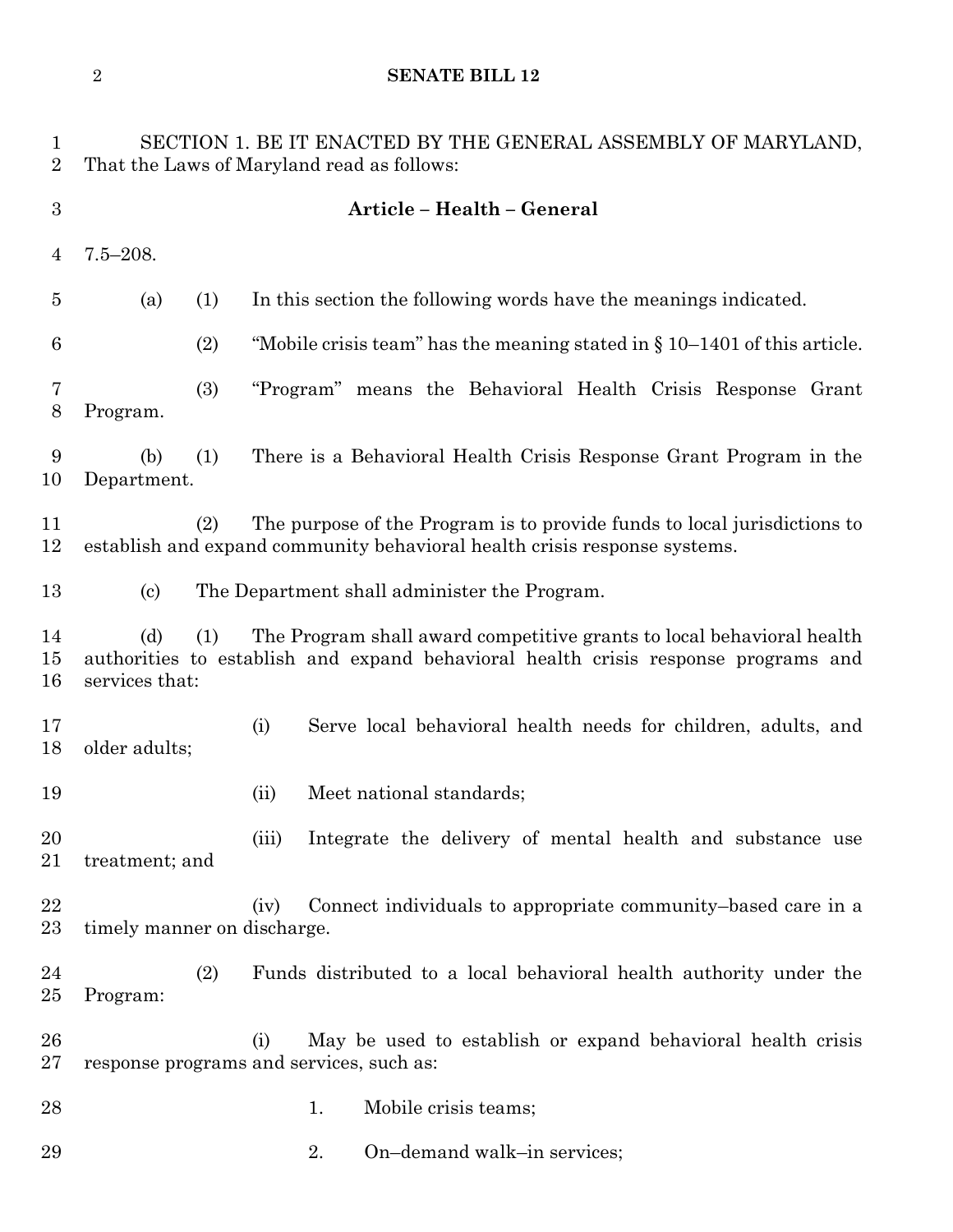# **SENATE BILL 12** 3

| $\mathbf{1}$                 |                                                              | 3. | Crisis residential beds; and                                                                                                                                                                                                                                              |
|------------------------------|--------------------------------------------------------------|----|---------------------------------------------------------------------------------------------------------------------------------------------------------------------------------------------------------------------------------------------------------------------------|
| $\sqrt{2}$<br>3              |                                                              | 4. | Other behavioral health crisis programs and services that<br>the Department considers eligible for Program funds; and                                                                                                                                                     |
| 4<br>$\overline{5}$          | (ii)                                                         |    | Shall be used to supplement, and not supplant, any other funding<br>for behavioral health crisis response programs and services.                                                                                                                                          |
| 6<br>7                       | (3)<br>Program funding to the Department.                    |    | A local behavioral health authority may submit a proposal requesting                                                                                                                                                                                                      |
| 8<br>$\boldsymbol{9}$        | (4)<br>proposals that:                                       |    | In awarding grants under this section, the Department shall prioritize                                                                                                                                                                                                    |
| 10                           | (i)                                                          |    | Make use of more than one funding source;                                                                                                                                                                                                                                 |
| 11<br>12<br>13               | (ii)                                                         |    | Demonstrate efficiency<br>in<br>service<br>delivery<br>through<br>regionalization, integration of the behavioral health crisis program or service with existing<br>public safety and emergency resources, and other strategies to achieve economies of scale;             |
| 14<br>15                     | (iii)<br>competency and appropriate language access;         |    | Serve all members of the immediate community with cultural                                                                                                                                                                                                                |
| 16<br>17                     | (iv)                                                         |    | Commit to gathering feedback from the community on an<br>ongoing basis and improving service delivery continually based on this feedback;                                                                                                                                 |
| 18<br>19                     | (v)                                                          |    | Demonstrate strong partnerships with community services that<br>include family member and consumer advocacy organizations and regional stakeholders;                                                                                                                      |
| 20<br>21                     | (vi)<br>and family support services after stabilization; and |    | Evidence a plan of linking individuals in crisis to peer support                                                                                                                                                                                                          |
| 22<br>23                     | (vii)                                                        |    | Evidence a strong plan for integration into the existing<br>behavioral health system of care and supports to provide seamless aftercare.                                                                                                                                  |
| 24<br>$25\,$<br>26<br>$27\,$ | (5)                                                          |    | IN AWARDING GRANTS UNDER THIS SECTION, THE DEPARTMENT<br>SHALL REQUIRE THAT PROPOSALS CONTAIN RESPONSE STANDARDS THAT MINIMIZE<br><b>LAW ENFORCEMENT INTERACTION FOR PRIORITIZE MOBILE CRISIS UNITS OVER</b><br>LAW ENFORCEMENT WHEN RESPONDING TO INDIVIDUALS IN CRISIS. |
| 28<br>29<br>30               | (6)<br>the public all:                                       |    | For each service or program that receives funding under the Program,<br>a local behavioral health authority shall report to the Department and make available to                                                                                                          |

- 
- (i) Outcome measurement data required by the Department; and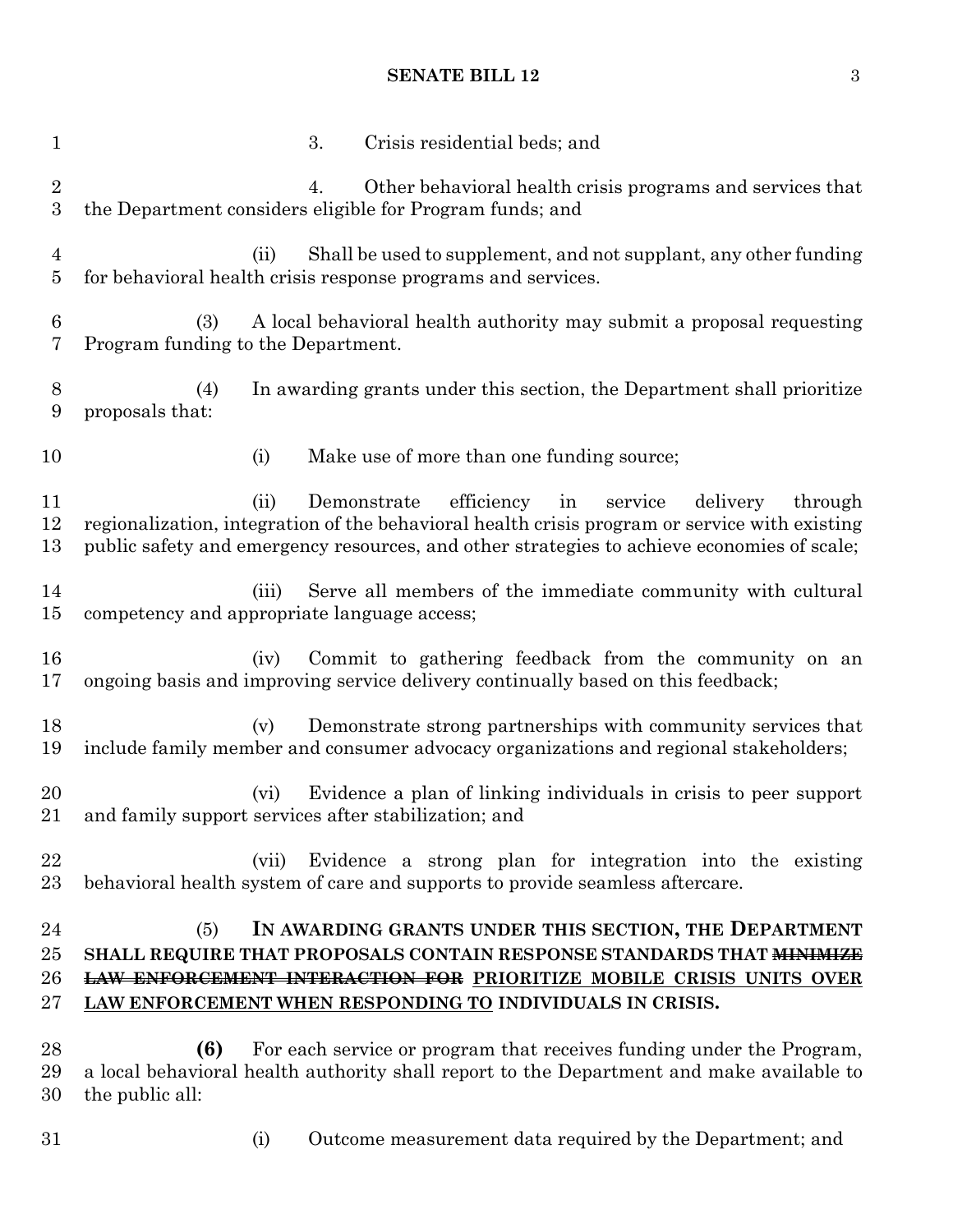| $\mathbf 1$<br>$\overline{2}$ | (ii)                            | Public feedback received from the community through a<br>combination of surveys, public comments, town hall meetings, and other methods.                                     |
|-------------------------------|---------------------------------|------------------------------------------------------------------------------------------------------------------------------------------------------------------------------|
| $\boldsymbol{3}$              | [(6)] (7)                       | The Department shall establish:                                                                                                                                              |
| 4                             | (i)                             | Application procedures;                                                                                                                                                      |
| $\overline{5}$                | (ii)                            | A statewide system of outcome measurement to:                                                                                                                                |
| 6<br>7                        |                                 | Assess the effectiveness and adequacy of behavioral<br>1.<br>health crisis response services and programs; and                                                               |
| 8                             |                                 | 2.<br>Produce data that shall be:                                                                                                                                            |
| 9<br>10                       | annually; and                   | Collected, analyzed, and publicly reported back at least<br>A.                                                                                                               |
| 11                            |                                 | <b>B.</b><br>Disaggregated by race, gender, age, and zip code;                                                                                                               |
| 12<br>13                      | (iii)                           | Guidelines that require programs to bill third-party insurers<br>and, when appropriate, the Maryland Medical Assistance Program; and                                         |
| 14<br>15                      | (iv)<br>section.                | Any other procedures or criteria necessary to carry out this                                                                                                                 |
| 16<br>17                      | (e)<br>amounts for the Program: | The Governor shall include in the annual operating budget bill the following                                                                                                 |
| 18                            | (1)                             | \$3,000,000 for fiscal year 2020;                                                                                                                                            |
| 19                            | (2)                             | \$4,000,000 for fiscal year 2021;                                                                                                                                            |
| 20                            | (3)                             | \$5,000,000 for fiscal year 2022;                                                                                                                                            |
| 21                            | (4)                             | \$5,000,000 for fiscal year 2023;                                                                                                                                            |
| 22                            | (5)                             | \$5,000,000 for fiscal year 2024; and                                                                                                                                        |
| 23                            | (6)                             | \$5,000,000 for fiscal year 2025.                                                                                                                                            |
| 24<br>25                      | (f)                             | Beginning in fiscal year 2023, at least one-third of the appropriation required<br>under subsection (e) of this section shall be used to award competitive grants for mobile |

crisis teams.

 (g) On or before December 1 each year beginning in 2020, the Department shall submit to the Governor and, in accordance with § 2–1257 of the State Government Article, to the General Assembly a report that includes, for the most recent closed fiscal year: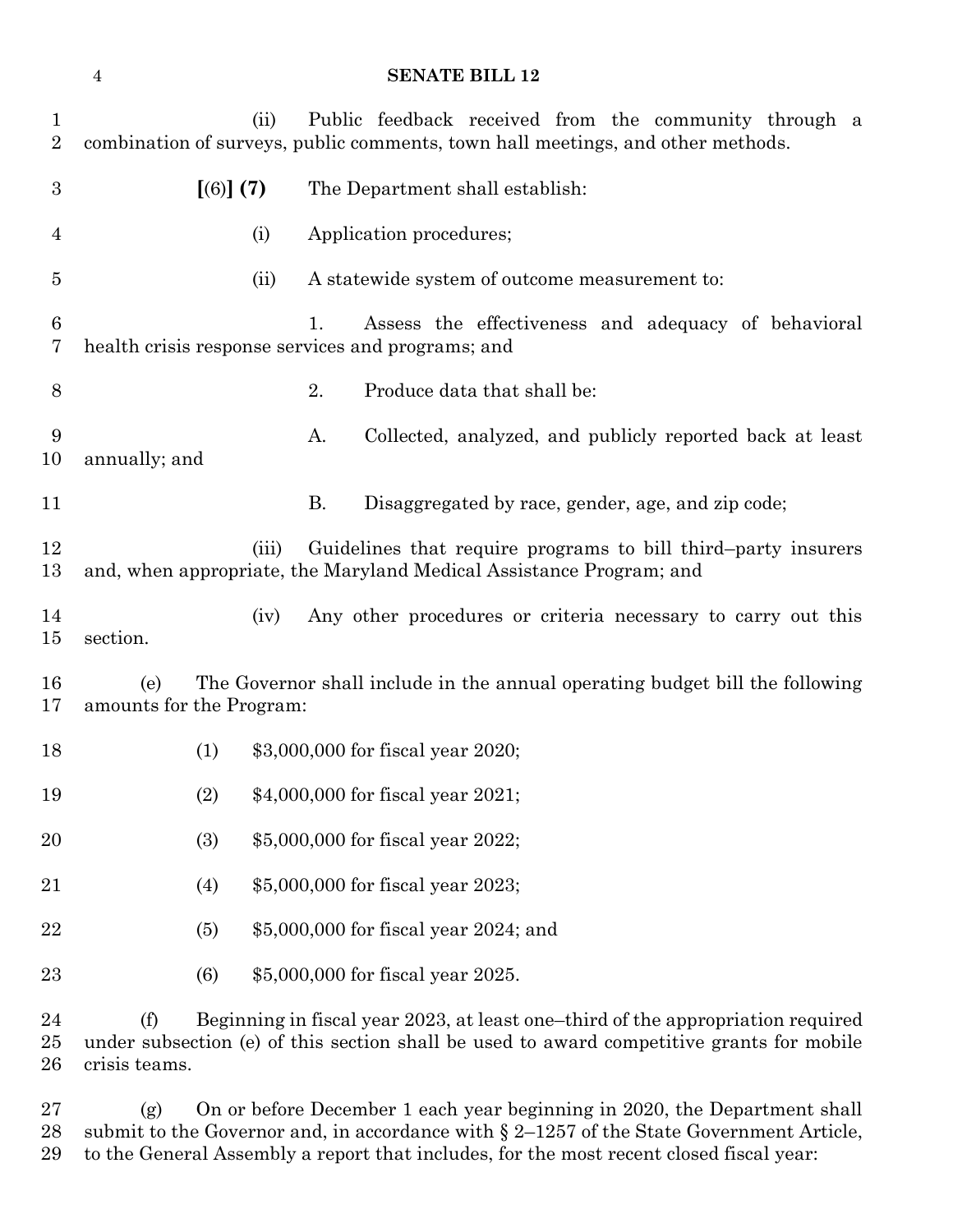**SENATE BILL 12** 5

| $\mathbf{1}$           | (1)<br>The number of grants distributed;                                                                                                                                                                                                    |
|------------------------|---------------------------------------------------------------------------------------------------------------------------------------------------------------------------------------------------------------------------------------------|
| $\sqrt{2}$             | (2)<br>Funds distributed by county;                                                                                                                                                                                                         |
| 3<br>$\overline{4}$    | (3)<br>Information about grant recipients and programs and services<br>provided; and                                                                                                                                                        |
| $\overline{5}$<br>6    | Outcome data reported under the statewide system of measurement<br>(4)<br>required in subsection $[(d)(6)(ii)]$ (D)(7)(II) of this section.                                                                                                 |
| 7                      | $10 - 1401.$                                                                                                                                                                                                                                |
| $8\,$<br>9             | "Mobile crisis team" means a team established by the local behavioral health<br>(g)<br>authority that:                                                                                                                                      |
| 10<br>11<br>12         | Operates 24 hours a day and 7 days a week to provide assessments,<br>(1)<br>crisis intervention, stabilization, follow-up, and referral to urgent care and to arrange<br>appointments for individuals to obtain behavioral health services; |
| 13                     | (2)<br>Incorporates nationally recognized standards and best practices; and                                                                                                                                                                 |
| 14                     | Prioritizes:<br>(3)                                                                                                                                                                                                                         |
| 15<br>16               | Providing connection to services and coordinating patient<br>(i)<br>follow–up, including peer support and family support services after stabilization; [and]                                                                                |
| 17<br>18               | Serving all members of the immediate community with cultural<br>(ii)<br>competency and appropriate language access; AND                                                                                                                     |
| 19<br>20               | LIMITING THE INTERACTION OF LAW ENFORCEMENT WITH<br>(III)<br>INDIVIDUALS IN CRISIS.                                                                                                                                                         |
| 21                     | <b>Article - Public Safety</b>                                                                                                                                                                                                              |
| 22                     | $1 - 304.$                                                                                                                                                                                                                                  |
| 23                     | Each county shall have in operation an enhanced $9-1-1$ system.<br>(a)                                                                                                                                                                      |
| 24<br>25<br>${\bf 26}$ | If implementation is preceded by cooperative planning, the enhanced $9-1-1$<br>(b)<br>system required under subsection (a) of this section may operate as part of a multicounty<br>system.                                                  |
| 27<br>28               | Services available through a $9-1-1$ system shall include police, fire<br>$\left( \text{c}\right)$<br>(1)<br>fighting, and emergency ambulance services.                                                                                    |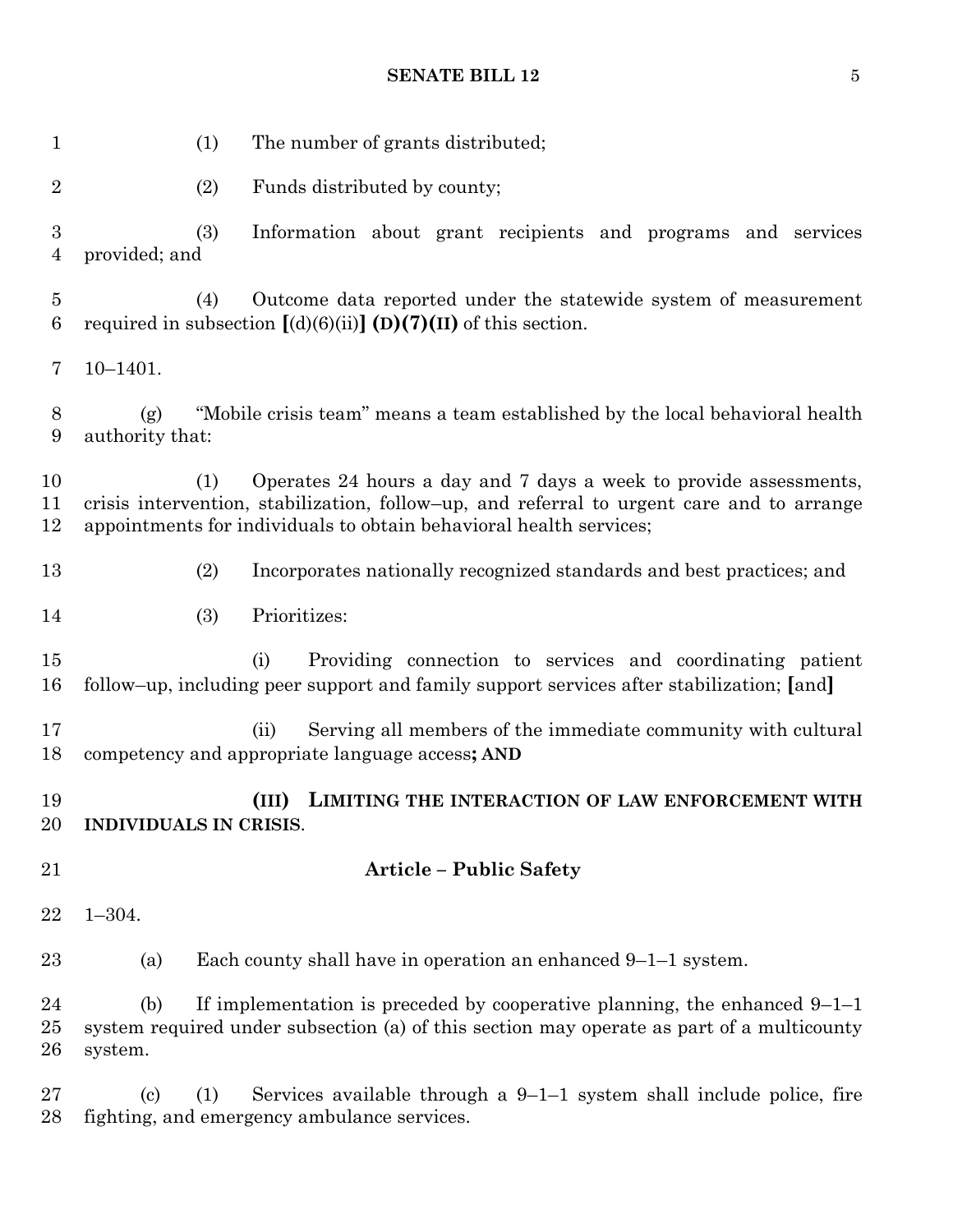| $\mathbf{1}$<br>$\sqrt{2}$         |                               | (2) | Other emergency and civil defense services may be incorporated into<br>the 9–1–1 system at the discretion of the county or counties served by the 9–1–1 system.                                                                                         |
|------------------------------------|-------------------------------|-----|---------------------------------------------------------------------------------------------------------------------------------------------------------------------------------------------------------------------------------------------------------|
| $\sqrt{3}$<br>$\overline{4}$       | (d)<br>$9-1-1$ system.        | (1) | The digits $9-1-1$ are the primary emergency telephone number in the                                                                                                                                                                                    |
| $\overline{5}$<br>$\boldsymbol{6}$ | system:                       | (2) | A public safety agency whose services are available through the $9-1-1$                                                                                                                                                                                 |
| 7<br>8                             | for emergency calls; and      |     | may maintain a separate secondary backup telephone number<br>(i)                                                                                                                                                                                        |
| 9<br>10                            | calls.                        |     | shall maintain a separate telephone number for nonemergency<br>(ii)                                                                                                                                                                                     |
| 11<br>12                           | (e)<br>the State or a county: |     | Educational information that relates to emergency services made available by                                                                                                                                                                            |
| 13<br>14                           | number;                       | (1) | shall designate the number $9-1-1$ as the primary emergency telephone                                                                                                                                                                                   |
| 15<br>16                           | emergency calls; and          | (2) | may include a separate secondary backup telephone number for                                                                                                                                                                                            |
| 17<br>18                           | subtitle.                     | (3) | shall include information on the requirements of $\S$ 1-314 of this                                                                                                                                                                                     |
| 19<br>20                           | (f)                           | (1) | Each public safety answering point shall notify the public safety<br>agencies in a county $9-1-1$ system of requests for emergency services in the county.                                                                                              |
| 21<br>22                           |                               |     | (2) Written guidelines shall be developed to govern the referral of requests<br>for emergency services to the appropriate public safety agency.                                                                                                         |
| 23<br>24<br>25                     |                               | (3) | State, county, and local public safety agencies with concurrent<br>jurisdiction shall have written agreements to ensure a clear understanding of which specific<br>requests for emergency services will be referred to which public safety agency.      |
| 26<br>27<br>28                     | (g)                           |     | Counties, other units of local government, public safety agencies, and public<br>safety answering points may enter into cooperative agreements for the allocation of<br>maintenance, operational, and capital costs attributable to the $9-1-1$ system. |
| 29<br>30<br>31<br>32               | (H)                           | (1) | EACH PUBLIC SAFETY ANSWERING POINT SHALL DEVELOP A<br>WRITTEN POLICY ON THE PROCEDURES TO BE FOLLOWED BY THE PUBLIC SAFETY<br>ANSWERING POINT WHEN A CALL IS RECEIVED THAT INVOLVES AN INDIVIDUAL<br>SUFFERING AN ACTIVE MENTAL HEALTH CRISIS.          |